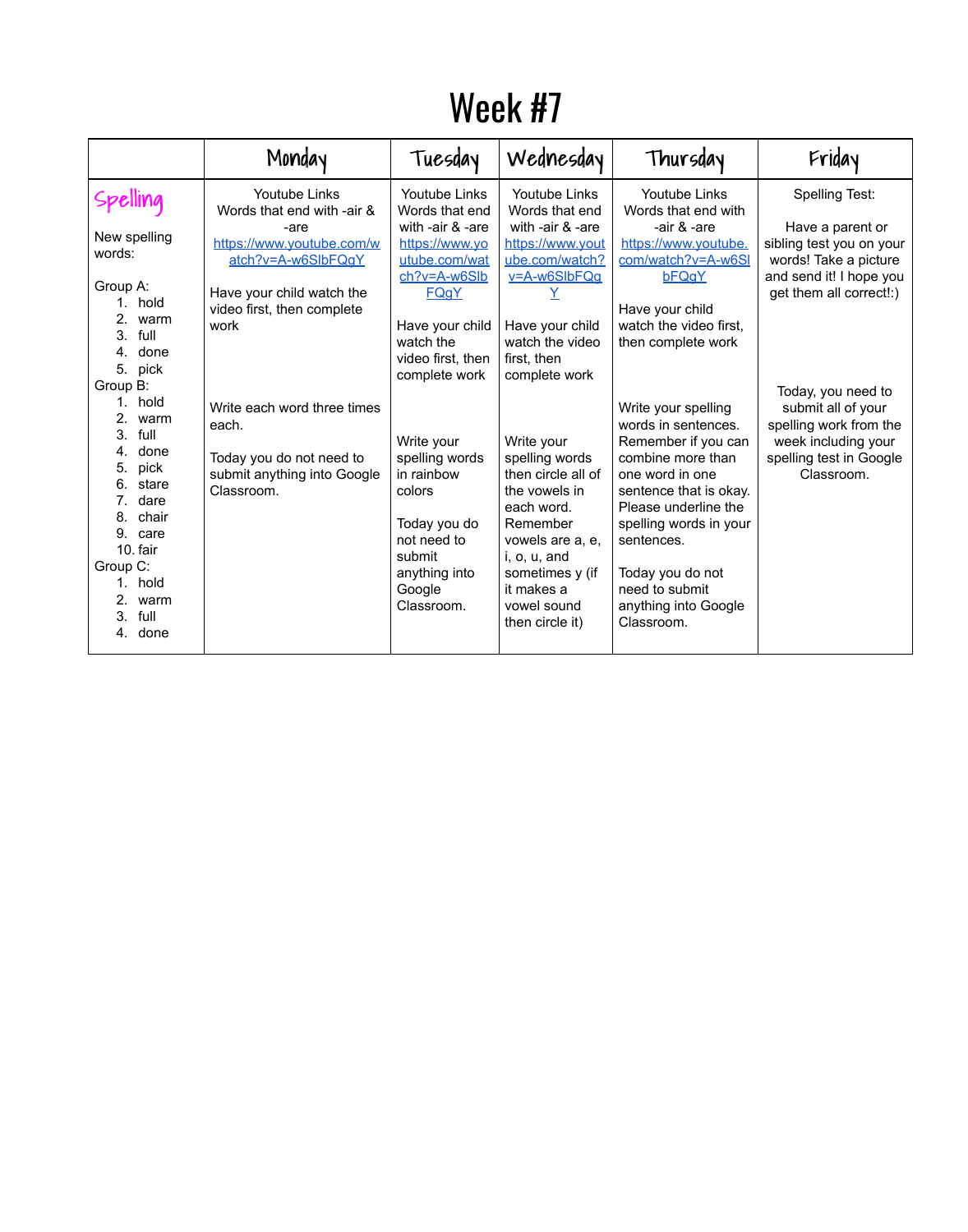| 5. pick<br>stare<br>6.<br>dare<br>7.<br>chair<br>8.<br>9.<br>care<br>10. fair<br>11. caries<br>12. clown<br>13. coming<br>14. change<br>15. color |                                                                                                                                                |                                                                                                                                                                                                  | Today you do<br>not need to<br>submit anything<br>into Google<br>Classroom.                                                                                                               |                                                                                                                                                                |                                                                                                                                                                |
|---------------------------------------------------------------------------------------------------------------------------------------------------|------------------------------------------------------------------------------------------------------------------------------------------------|--------------------------------------------------------------------------------------------------------------------------------------------------------------------------------------------------|-------------------------------------------------------------------------------------------------------------------------------------------------------------------------------------------|----------------------------------------------------------------------------------------------------------------------------------------------------------------|----------------------------------------------------------------------------------------------------------------------------------------------------------------|
| Reading                                                                                                                                           | Online reading resources:<br><b>Raz Kids</b><br>Teacher username: nnajm<br>Epic<br>Class Code: gnt3845<br>Lalilo<br><b>School Code: MQBAAH</b> | Online reading<br>resources:<br><b>Raz Kids</b><br><b>Teacher</b><br>username:<br>nnajm<br><b>Epic</b><br><b>Class Code:</b><br>gnt3845<br><u>Lalilo</u><br><b>School Code:</b><br><b>MQBAAH</b> | Online reading<br>resources:<br><b>Raz Kids</b><br><b>Teacher</b><br>username:<br>nnajm<br><u>Epic</u><br><b>Class Code:</b><br>gnt3845<br>Lalilo<br><b>School Code:</b><br><b>MQBAAH</b> | Online reading<br>resources:<br><b>Raz Kids</b><br>Teacher username:<br>nnajm<br>Epic<br>Class Code: gnt3845<br>Lalilo<br><b>School Code:</b><br><b>MQBAAH</b> | Online reading<br>resources:<br><b>Raz Kids</b><br>Teacher username:<br>nnajm<br>Epic<br>Class Code: gnt3845<br>Lalilo<br><b>School Code:</b><br><b>MQBAAH</b> |
| Writing                                                                                                                                           | <b>Prewriting the following</b><br><b>B-M-E graphic organizer</b>                                                                              | <b>Drafting</b><br>Write<br>sentences<br>skipping lines.                                                                                                                                         | <b>Revising</b><br>Use a red pen<br>to revise your<br>draft                                                                                                                               | <b>Editing</b><br>Use a blue pen to<br>edit your draft                                                                                                         | <b>Publishing</b><br>Publish on a lined<br>sheet of paper while<br>making the changes<br>from your sloppy copy<br>and without skipping                         |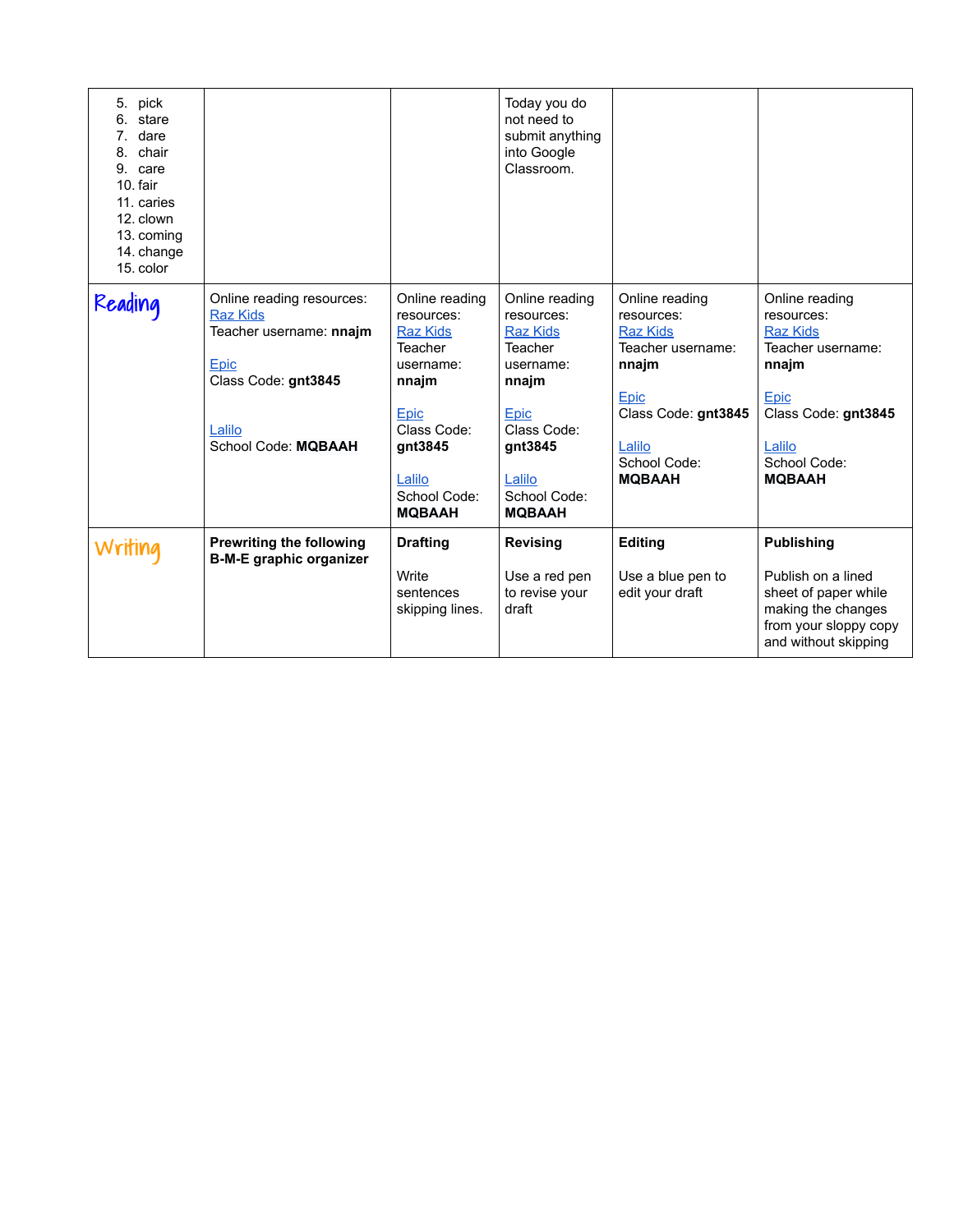|      | Week #7-Narrative<br>writing:<br>Write about a time when<br>your parents surprised you<br>with a special reward for<br>doing something good. How<br>did you feel?<br>Students should include:<br>2 characters<br>$\bullet$<br>a setting<br>$\bullet$<br>problem<br>$\bullet$<br>solution<br>dialogue<br>$\bullet$<br>beginning, middle,<br>and end |                                                                                      |                                                                                                 |                                                                                                                                |                                                                                                               |
|------|----------------------------------------------------------------------------------------------------------------------------------------------------------------------------------------------------------------------------------------------------------------------------------------------------------------------------------------------------|--------------------------------------------------------------------------------------|-------------------------------------------------------------------------------------------------|--------------------------------------------------------------------------------------------------------------------------------|---------------------------------------------------------------------------------------------------------------|
| Math | For today, your only math<br>assignment is to go on<br>Zearn for 15-20 minutes.<br>Online math resource:<br>https://www.zearn.org                                                                                                                                                                                                                  | Video<br>Lesson:M6L1<br>https://embarc.<br>online/mod/pag<br>$e/view.php?id=$<br>450 | Video<br>Lesson:M6L2<br>https://embarc.o<br>nline/mod/page/<br>view.php?id=45<br>$\overline{3}$ | <b>Video Lesson:M6L3</b><br>https://embarc.online/<br>mod/page/view.php?i<br>$d = 455$<br><b>Succeed Pages:</b><br><b>M6L3</b> | Video Lesson: M6L4<br>https://embarc.online/<br>mod/page/view.php?id<br>$= 458$<br><b>Succeed Pages: M6L4</b> |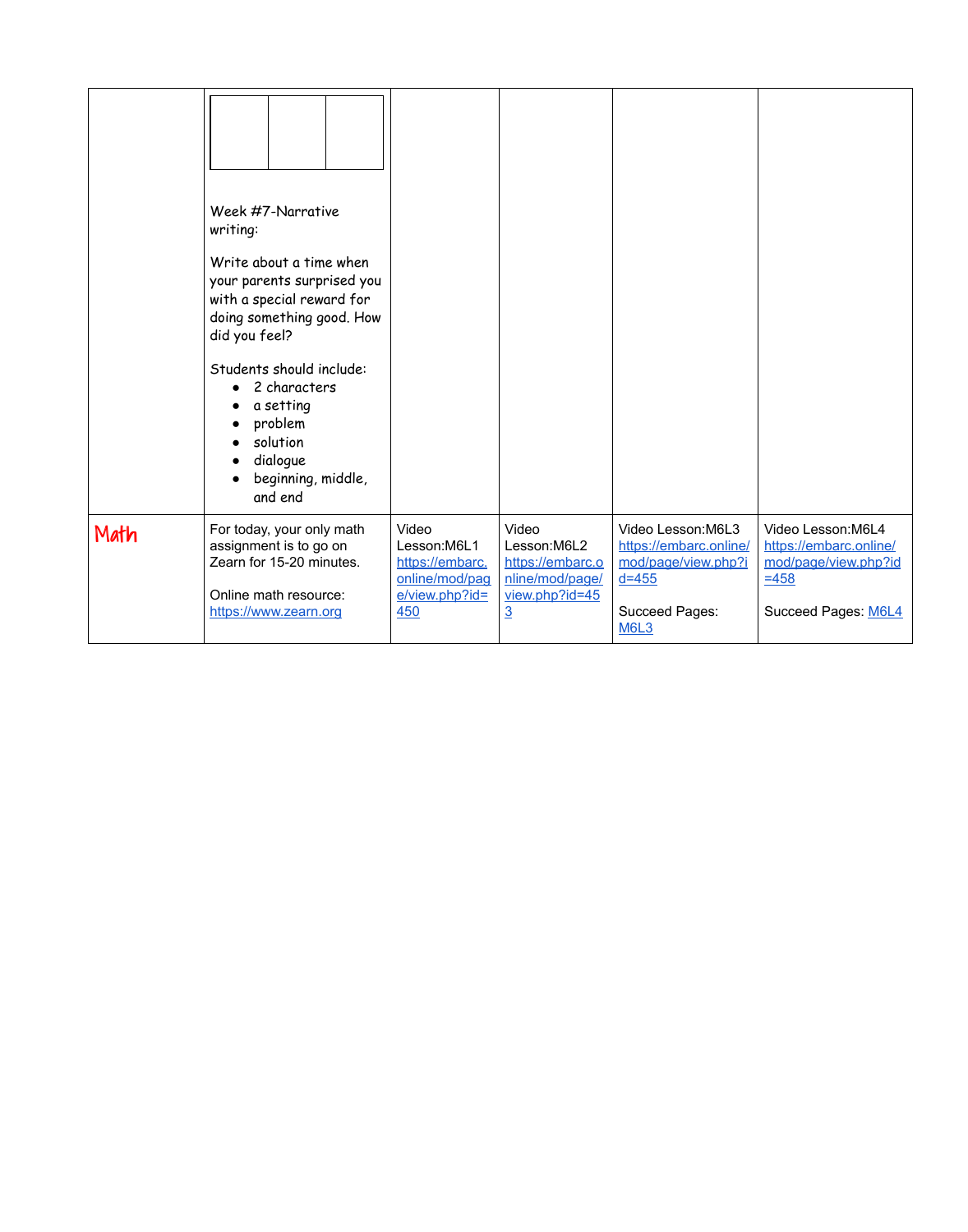|                   |                                                                                                                                                                                                                        | <b>Succeed</b><br>Pages: M6L1<br>Online math<br>resource:<br>https://www.ze<br>arn.org                                                                                                       | <b>Succeed Pages:</b><br><b>M6L2</b><br>Online math<br>resource:<br>https://www.zea<br>rn.org                                                                                       | Online math<br>resource:<br>https://www.zearn.org                                                                                                                                                                      | Online math resource:<br>https://www.zearn.org                                                            |
|-------------------|------------------------------------------------------------------------------------------------------------------------------------------------------------------------------------------------------------------------|----------------------------------------------------------------------------------------------------------------------------------------------------------------------------------------------|-------------------------------------------------------------------------------------------------------------------------------------------------------------------------------------|------------------------------------------------------------------------------------------------------------------------------------------------------------------------------------------------------------------------|-----------------------------------------------------------------------------------------------------------|
| Science           | This week, the science<br>experiment we will be<br>working on is Mystery #5:<br><b>Where Do Plants Grow</b><br>Best?<br>Science video to watch:<br><b>Student Link</b><br>Watch the video today                        | We will still<br>work on<br>Mystery #5:<br>Where Do<br><b>Plants Grow</b><br>Best?<br>Science video<br>to watch:<br><b>Student Link</b><br>Gather the<br>materials for<br>your<br>experiment | We will still work<br>on Mystery #5:<br>Where Do<br><b>Plants Grow</b><br>Best?<br>Science video<br>to watch:<br><b>Student Link</b><br>Conduct your<br>experiment with<br>an adult | We will still work on<br>Mystery #5: Where<br>Do Plants Grow<br>Best?<br>Science video to<br>watch:<br><b>Student Link</b><br>Complete the student<br>assessment sheet<br><b>Mystery #5</b><br><b>Assessment Sheet</b> | Upload your<br><b>Mystery #5</b><br><b>Assessment Sheet</b><br>to Google Classroom<br>for submission      |
| Social<br>Studies | Read over slides #1-3 in the<br>Week #7 SS Slideshow for<br>the week. Then on a lined<br>sheet of paper or in a<br>journal, answer the following<br>questions:<br>The early community of<br>Holland was very different | <b>Read slides</b><br>$#4-5$ in the<br>Week #7 SS<br><u>Slideshow</u> . For<br>slide #5, click<br>the blue square<br>in Interactive<br>5.5 to find out<br>what it was like                   | Read slides<br>$#6-7$ in the<br>Week #7 SS<br><b>Slideshow</b><br>Then on a lined<br>sheet of paper<br>or in a journal,<br>answer the<br>following                                  | Read slides #8-11 in<br>the Week #7 SS<br>Slideshow. Then on a<br>lined sheet of paper<br>or in a journal,<br>answer the following<br>questions:<br>Think about what you                                               | Today you do not have<br>any Social Studies<br>work to complete.<br>Get some fresh air and<br>exercise :) |